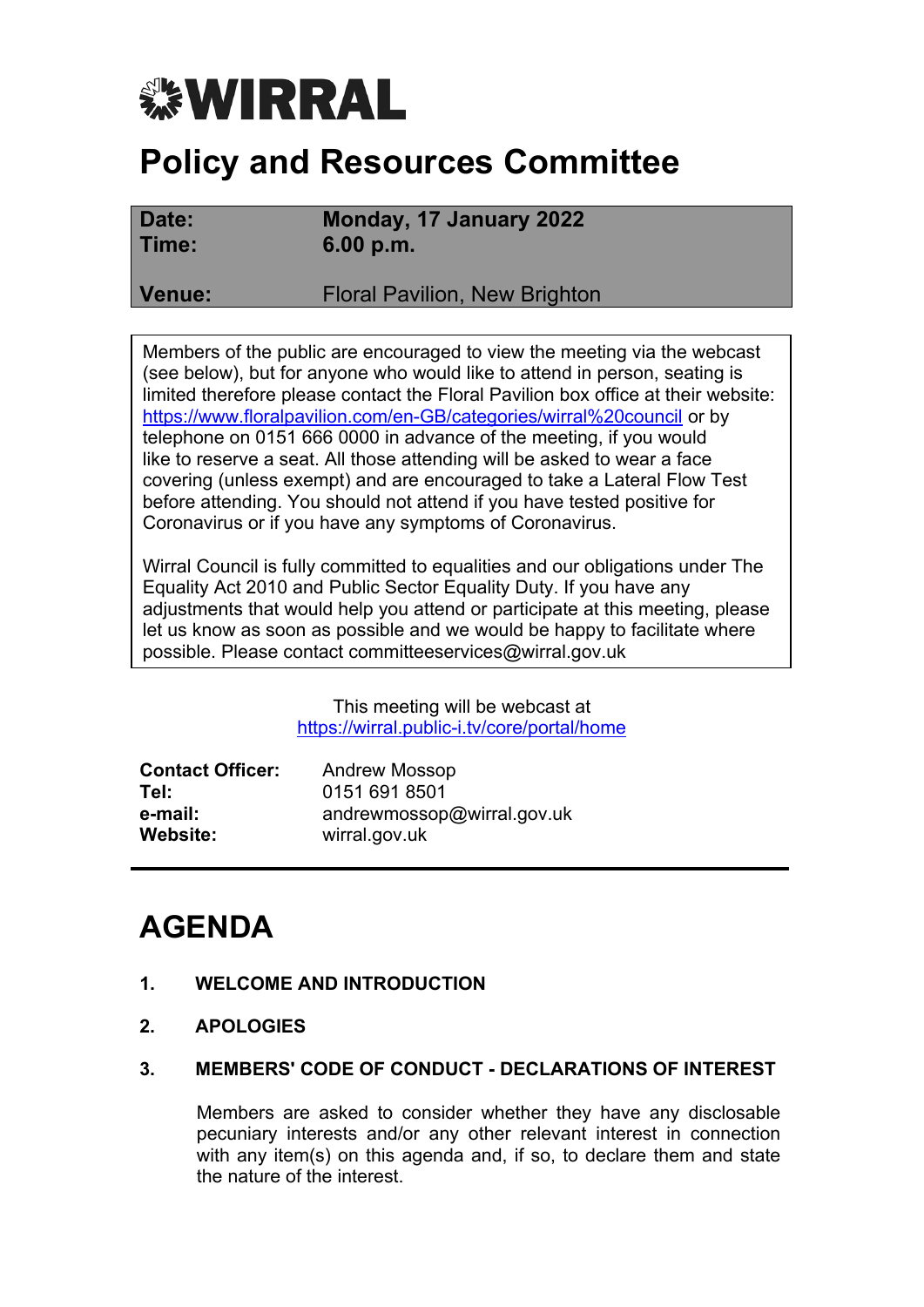#### **4. MINUTES (Pages 1 - 14)**

To approve the accuracy of the minutes of the meetings held on 30 November and 1 December, 2021.

#### **5. PUBLIC AND MEMBER QUESTIONS**

#### **5a. Public Questions**

Notice of question to be given in writing or by email by 12 noon, Wednesday, 12 January, 2022 to the Council's Monitoring Officer (committeeservices@wirral.gov.uk) and to be dealt with in accordance with Standing Order 10.

For more information on how your personal information will be used, please see this link: [Document](https://democracy.wirral.gov.uk/ecSDDisplay.aspx?NAME=Data%20Protection%20Protocol%20for%20Public%20Speakers%20at%20Co&ID=1298&RPID=517238898) Data Protection Protocol for Public Speakers at [Committees](https://democracy.wirral.gov.uk/ecSDDisplay.aspx?NAME=Data%20Protection%20Protocol%20for%20Public%20Speakers%20at%20Co&ID=1298&RPID=517238898) | Wirral Council

Please telephone the Committee Services Officer if you have not received an acknowledgement of your question by the deadline for submission.

#### **5b. Statements and Petitions**

Notice of representations to be given in writing or by email by 12 noon, Wednesday, 12 January, 2022 to the Council's Monitoring Officer (committeeservices@wirral.gov.uk) and to be dealt with in accordance with Standing Order 11.1.

Petitions may be presented to the Committee. The person presenting the petition will be allowed to address the meeting briefly (not exceeding one minute) to outline the aims of the petition. The Chair will refer the matter to another appropriate body of the Council within whose terms of reference it falls without discussion, unless a relevant item appears elsewhere on the Agenda. Please give notice of petitions to committeeservices@wirral.gov.uk in advance of the meeting.

Please telephone the Committee Services Officer if you have not received an acknowledgement of your question by the deadline for submission.

#### **5c. Questions by Members**

Questions by Members to dealt with in accordance with Standing Orders 12.3 to 12.8.

#### **SECTION A - BUDGET AND PERFORMANCE MANAGEMENT**

#### **6. 2022/23 BUDGET UPDATE (Pages 15 - 104)**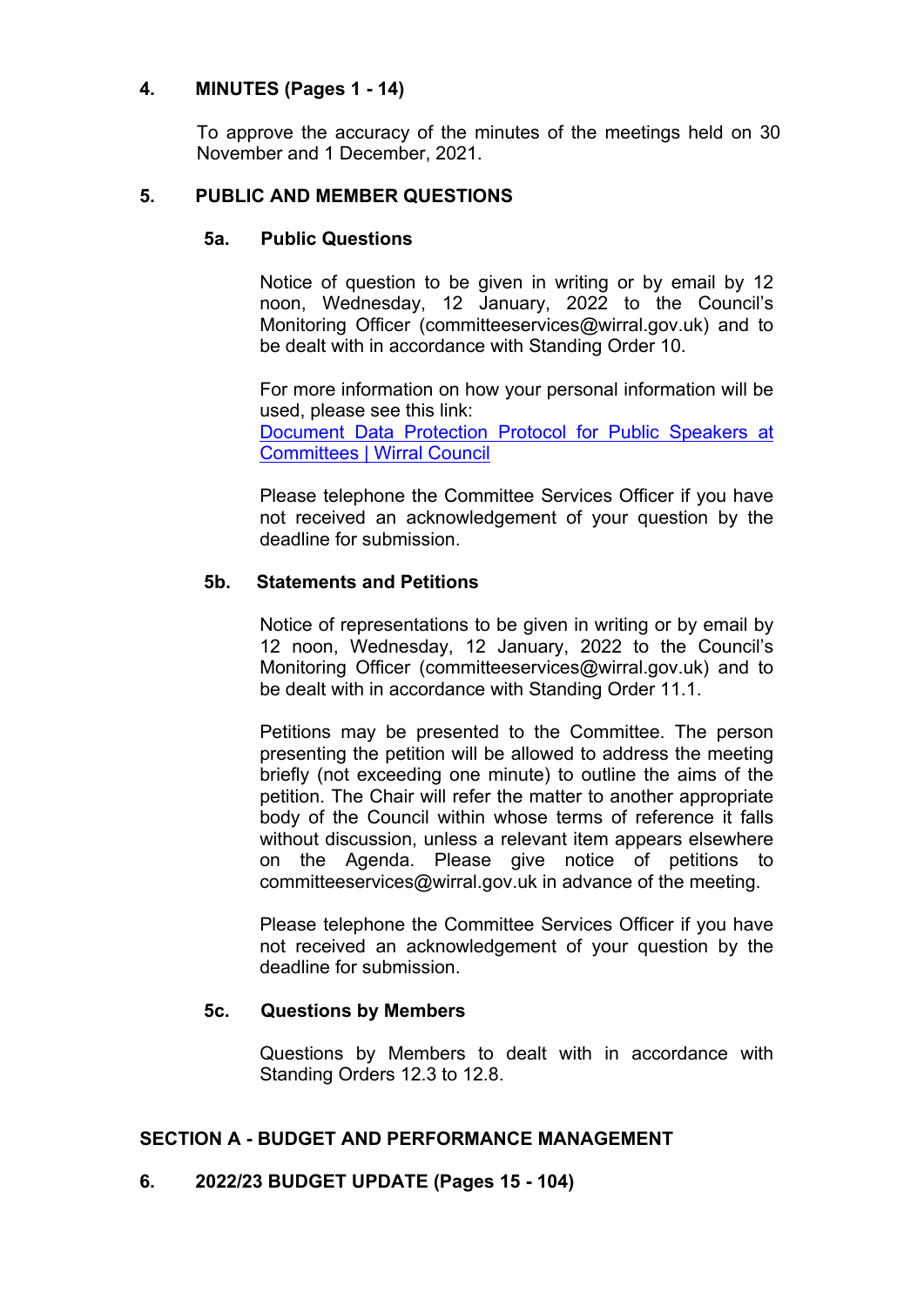**7. COUNCIL TAX 2022/23 - TAX BASE, DISCOUNTS AND EXEMPTIONS AND LOCAL COUNCIL TAX REDUCTION SCHEME (Pages 105 - 114)**

#### **SECTION B - WORK PROGRAMME / OVERVIEW AND SCRUTINY**

**8. WORK PROGRAMME UPDATE (Pages 115 - 124)**

**SECTION C - REFERRALS FROM COMMITTEES / COUNCIL**

- **9. REFERRAL FROM AUDIT AND RISK MANAGEMENT COMMITTEE: EXTERNAL AUDITOR APPOINTMENT 2023/24 TO 2027/28 (Pages 125 - 146)**
- **10. MINUTES OF THE SENIOR OFFICER AND APPOINTMENTS STAFFING SUB-COMMITTEE (Pages 147 - 150)**

Minutes of the Senior Officer and Appointments Staffing Sub-Committee held on 1 November and 15 December, 2021.

#### **Policy & Resources Committee Terms of Reference**

The Policy and Resources Committee has two main areas of responsibility, which is to provide strategic direction to the operation of the Council, including making decisions on policies and co-ordinating spend not reserved to full Council, and to maintain a strategic overview of outcomes, performance, risk management and budgets.

The Committee is charged by full Council to:-

- (a) formulate, co-ordinate and implement corporate policies and strategies and the medium term financial plan (budget), which includes responsibility for any decision:
	- (i) that relates to such matters to the extent that they are not reserved to full Council;
	- (ii) on any cross-cutting policies that impact on other committee areas;
	- (iii) on policy matters not otherwise allocated to any other committee; and
	- (iv) to determine any dispute or difference between committees;
- (b) provide a co-ordinating role across all other service committees and retain a 'whole-council' view of performance, budget monitoring and risk management, which includes responsibility for a decision: